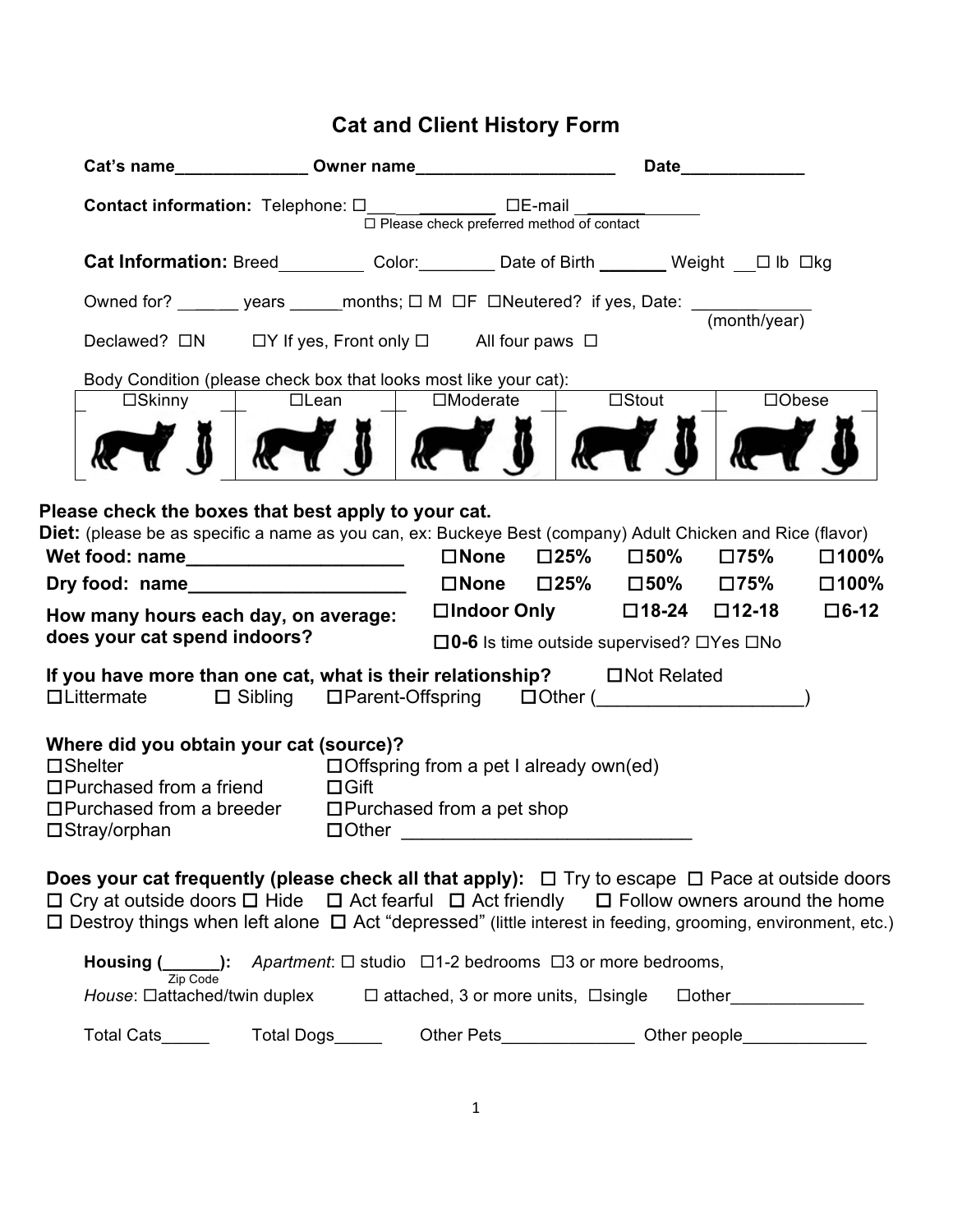**Please help us understand what your cat does around the house by placing a check (**!**) in the box next to each behavior that best describes how commonly your cat does each of the behaviors described below.**

| Does your cat:                                                                 | All of the<br>time | Most of<br>the time  | A good<br>Bit of the<br>Time | Some of<br>the time  | A little bit<br>of the<br>time | None of<br>the Time | Does<br>Not<br>apply |
|--------------------------------------------------------------------------------|--------------------|----------------------|------------------------------|----------------------|--------------------------------|---------------------|----------------------|
| Leave household articles (furniture, drapes,<br>clothing, plants, etc.) alone. | $\Box$             | $\Box$               | $\Box$                       | $\Box$               | $\Box$                         | $\Box$              | $\Box$               |
| Eat small amounts calmly at intervals<br>throughout the day.                   | □                  | $\Box$               | $\Box$                       | $\Box$               | $\Box$                         | □                   | $\Box$               |
| Drink small amounts calmly at intervals<br>throughout the day.                 | $\Box$             | $\Box$               | $\Box$                       | $\Box$               | $\Box$                         | $\Box$              | $\Box$               |
| Use the litterbox.                                                             | $\Box$             | $\Box$               | $\Box$                       | $\Box$               | $\Box$                         | $\Box$              | $\Box$               |
| Get along with people in the home.                                             | $\overline{\Box}$  | $\overline{\square}$ | $\Box$                       | $\overline{\Box}$    | $\Box$                         | $\Box$              | $\overline{\square}$ |
| Get along with other pets in the home.                                         | $\Box$             | $\Box$               | $\Box$                       | $\Box$               | $\Box$                         | $\Box$              | $\overline{\square}$ |
| Remain calm when left alone.                                                   | $\Box$             | $\Box$               | $\Box$                       | $\Box$               | $\Box$                         | $\Box$              | $\Box$               |
| Stay relaxed during normal, everyday<br>handling (grooming, petting).          | $\Box$             | $\Box$               | $\Box$                       | $\Box$               | $\Box$                         | $\Box$              | $\Box$               |
| Calm down quickly if startled or excited.                                      | $\Box$             | $\Box$               | $\Box$                       | $\Box$               | $\Box$                         | $\Box$              | $\Box$               |
| React calmly to everyday events (telephone or<br>doorbell ringing).            | $\Box$             | $\Box$               | $\Box$                       | $\Box$               | □                              | $\Box$              | $\Box$               |
| Play well with people.                                                         | $\Box$             | $\Box$               | $\Box$                       | $\Box$               | $\Box$                         | $\Box$              | $\Box$               |
| Play well with other family cats.                                              | $\overline{\Box}$  | $\Box$               | $\Box$                       | $\overline{\square}$ | $\Box$                         | $\Box$              | $\Box$               |
| Show affection without acting clingy or<br>annoying.                           | $\Box$             | $\Box$               | $\Box$                       | $\Box$               | □                              | $\Box$              | $\Box$               |
| Tolerate confinement in a carrier (including<br>travel).                       | $\Box$             | $\Box$               | $\Box$                       | $\Box$               | $\Box$                         | $\Box$              | $\Box$               |
| Groom entire body calmly.                                                      | $\Box$             | $\Box$               | $\Box$                       | $\Box$               | $\Box$                         | $\Box$              | $\Box$               |
| Use scratching posts.                                                          | $\Box$             | $\Box$               | $\Box$                       | $\Box$               | $\Box$                         | $\Box$              | $\Box$               |
| Play with toys.                                                                | $\Box$             | $\overline{\square}$ | $\overline{\Box}$            | $\Box$               | $\Box$                         | $\Box$              | $\overline{\square}$ |

Comments; anything else your cat regularly does or does not do that you think might be helpful for us to know about?

\_\_\_\_\_\_\_\_\_\_\_\_\_\_\_\_\_\_\_\_\_\_\_\_\_\_\_\_\_\_\_\_\_\_\_\_\_\_\_\_\_\_\_\_\_\_\_\_\_\_\_\_\_\_\_\_\_\_\_\_\_\_\_\_\_\_\_\_\_\_\_\_\_\_\_\_\_\_\_\_\_\_\_\_\_\_\_\_\_\_\_\_\_\_\_\_\_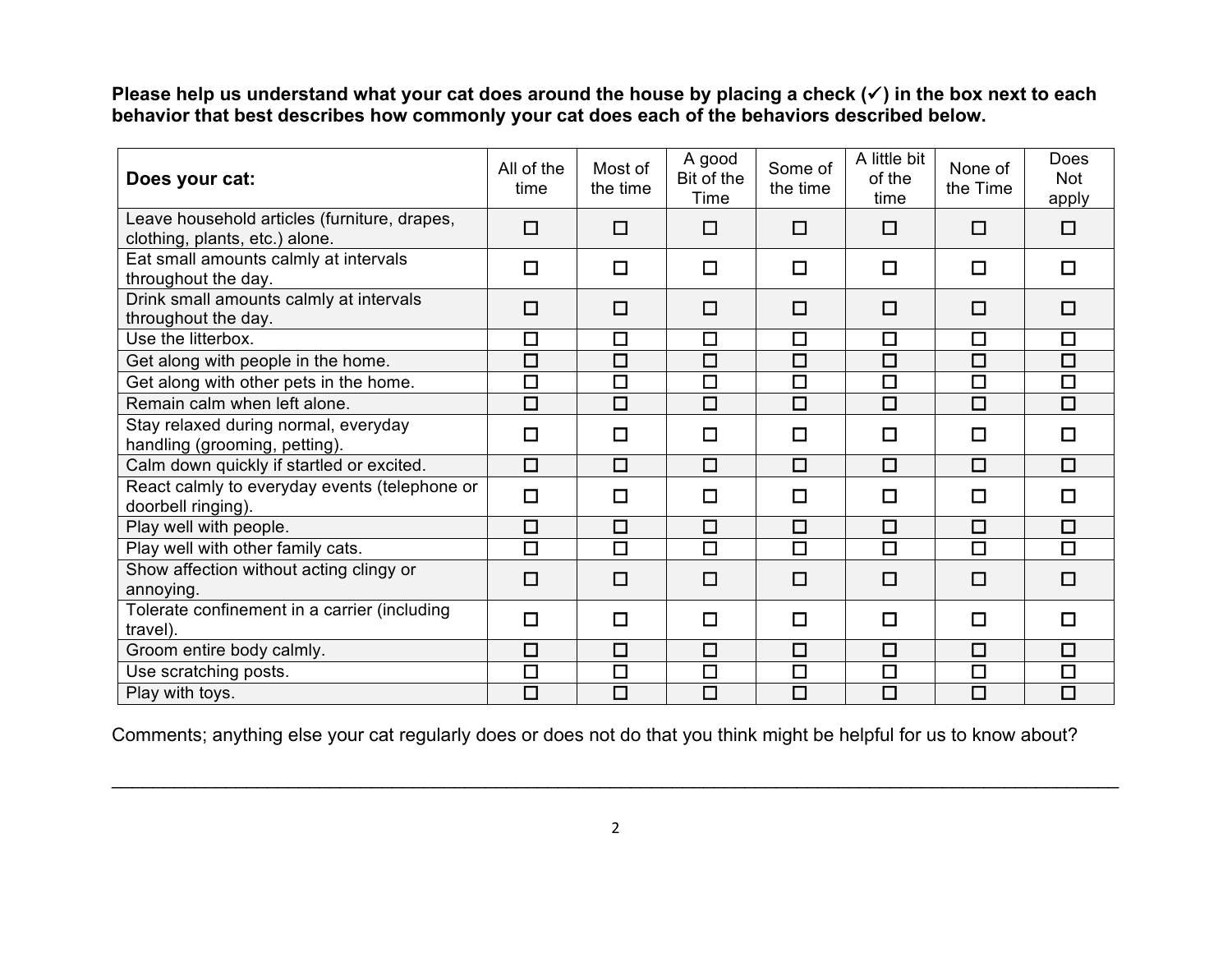## **2. Health History**

The cat's condition today is

Previous Illnesses or Surgeries

Current medications **Current medications** 

*Directions***:** For items below, please use the following choices to describe how many times you have seen your pet experience the symptom, adding **comments/explanation** as appropriate. **Score** =

- **0** = I have **NEVER** seen it
- **1** = I have seen it **at least ONCE**
- **2** = I see it **at least ONCE per YEAR**
- **3** = I see it **at least ONCE per MONTH 4** = I see it **at least ONCE per WEEK**
- **5** = I see it **DAILY**

| <b>Score</b> | How often does your cat:                                                     | <b>Comments/explanation</b> |
|--------------|------------------------------------------------------------------------------|-----------------------------|
|              | Cough                                                                        |                             |
|              | Sneeze                                                                       |                             |
|              | Have difficulty breathing                                                    |                             |
|              | Stop eating                                                                  |                             |
|              | Vomit Ofood Ohair Obile Oother                                               |                             |
|              | Have hairballs                                                               |                             |
|              | Have diarrhea                                                                |                             |
|              | Have constipation                                                            |                             |
|              | Defecate outside the litter box                                              |                             |
|              | Strain to urinate                                                            |                             |
|              | Have frequent attempts to urinate                                            |                             |
|              | Urinate outside the litter box                                               |                             |
|              | Have blood in the urine                                                      |                             |
|              | Spray urine                                                                  |                             |
|              | Groom more than cats usually do                                              |                             |
|              | Shed more than cats usually do                                               |                             |
|              | Scratch him/herself more than cats usually do                                |                             |
|              | Have discharge from eyes                                                     |                             |
|              | Seem fearful                                                                 |                             |
|              | Seem to need a great deal of contact or attention                            |                             |
|              | Destroy things when left alone                                               |                             |
|              | Please check any of the following diseases your cat has been diagnosed with: |                             |

- $\Box$  Periodontal (dental) disease  $\Box$  Asthma
	- $\Box$  Inflammatory bowel disease  $\Box$  Skin disease
		-
	- $\Box$  Allergies  $\Box$  Diabetes Mellitus
	- $\Box$  Cardiomyopathy (heart problems)  $\Box$  Obesity
	- $\Box$  Other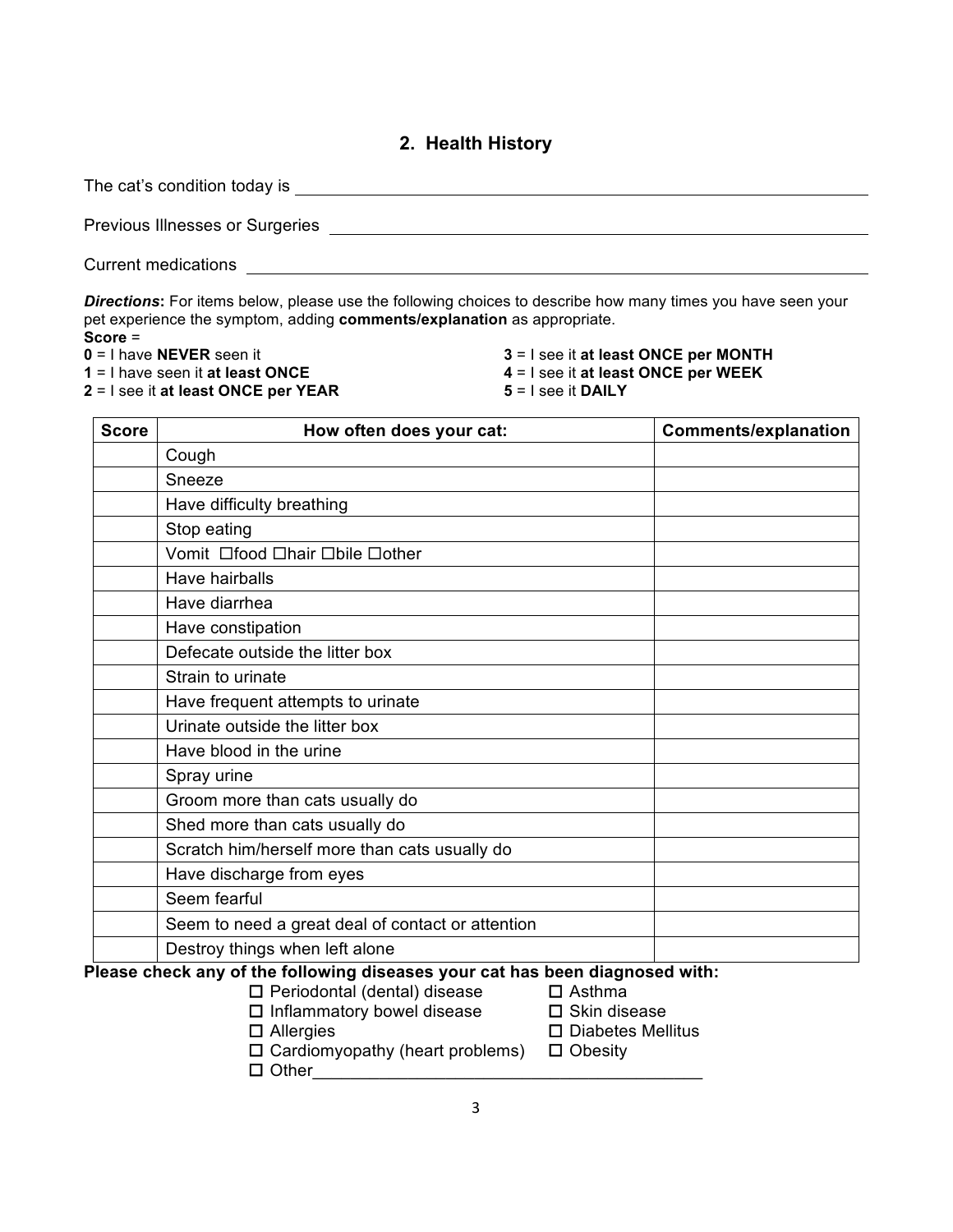## **Household Resource Checklist**

The following questions ask about your cat's resources so we can learn more about the environment your cat(s) live in. Please " **DK** if you don't know, **NA** if it does not apply, or **Yes** or **No** after each question. If you have more than one cat, please answer for **all** cats. Resources (food, water, litter, and resting areas) for each cat are assumed to be out of (cat) sight of each other, such as around a corner or in another room. If they are in sight of each other, please answer **No**.

| <b>Space</b>        |                                                                                                                                          |                   | <b>NA</b>            | <b>Yes</b>           | <b>No</b>         |  |  |
|---------------------|------------------------------------------------------------------------------------------------------------------------------------------|-------------------|----------------------|----------------------|-------------------|--|--|
| $\mathbf{1}$        | Each cat has its own resting area in a convenient location that<br>provides some privacy.                                                | $\Box$            | $\Box$               | $\Box$               | $\Box$            |  |  |
| $\overline{2}$      | Resting areas are located such that another animal cannot sneak up<br>on the cat while it rests.                                         | $\Box$            | $\Box$               | $\Box$               | $\Box$            |  |  |
| 3                   | Resting areas are located away from appliances or air ducts that<br>could come on unexpectedly (machinery) while the cat rests.          | $\Box$            | $\Box$               | $\Box$               | $\Box$            |  |  |
| $\overline{4}$      | Perches are provided so each cat can look down on its<br>surroundings.                                                                   | $\Box$            | $\Box$               | $\Box$               | $\Box$            |  |  |
| 5                   | Each cat can move about freely, explore, climb, stretch, and play if it<br>chooses to.                                                   | $\Box$            | $\Box$               | $\Box$               | $\Box$            |  |  |
| 6                   | Each cat has the opportunity to move to a warmer or cooler area if it<br>chooses to.                                                     | $\Box$            | $\Box$               | $\Box$               | $\Box$            |  |  |
| $\overline{7}$      | A radio or TV is left playing when the cat is home alone.                                                                                | □                 | $\Box$               | □                    | $\Box$            |  |  |
|                     | <b>Food and Water</b>                                                                                                                    |                   |                      |                      |                   |  |  |
| 8                   | Each cat has its own food bowl.                                                                                                          | $\Box$            | $\Box$               | $\Box$               | $\Box$            |  |  |
| 9                   | Each cat has its own water bowl                                                                                                          | $\Box$            | $\Box$               | $\Box$               | $\Box$            |  |  |
| 10                  | Bowls are located in a convenient location to provide privacy while<br>the cat eats or drinks.                                           | $\Box$            | $\Box$               | $\Box$               | $\Box$            |  |  |
| 11                  | Bowls are located such that other animals cannot sneak up on the<br>cat while it eats or drinks                                          | $\Box$            | $\Box$               | $\Box$               | $\Box$            |  |  |
| 12                  | Bowls are located away from machinery.                                                                                                   | $\Box$            | $\Box$               | $\Box$               | $\Box$            |  |  |
| 13                  | Bowls are washed regularly with hot water and a mild detergent.                                                                          | $\overline{\Box}$ | $\overline{\square}$ | $\overline{\square}$ | $\overline{\Box}$ |  |  |
| 14                  | Different types of food or water are offered in a separate container<br>next to the usual one so cats can choose to consume it (or not). | $\Box$            | $\Box$               | $\Box$               | $\Box$            |  |  |
| <b>Litter boxes</b> |                                                                                                                                          |                   |                      |                      |                   |  |  |
| 15                  | Each cat has its own box (one box per cat, plus 1).                                                                                      | $\Box$            | $\Box$               | $\Box$               | $\Box$            |  |  |
| 16                  | Boxes are located in convenient, well-ventilated locations that still<br>give each cat some privacy while using it.                      | $\Box$            | □                    | $\Box$               | $\Box$            |  |  |
| 17                  | Boxes are located on more than one level in multi-level houses.                                                                          | □                 | $\Box$               | $\Box$               | $\Box$            |  |  |
| 18                  | Boxes are located so another animal cannot sneak up on the cat<br>during use.                                                            | $\Box$            | $\Box$               | $\Box$               | $\Box$            |  |  |
| 19                  | Boxes are located away from machinery that could come on<br>unexpectedly during use.                                                     | $\Box$            | $\Box$               | $\Box$               | $\Box$            |  |  |
| 20                  | Unscented clumping litter is used.                                                                                                       | $\Box$            | $\Box$               | $\Box$               | $\Box$            |  |  |